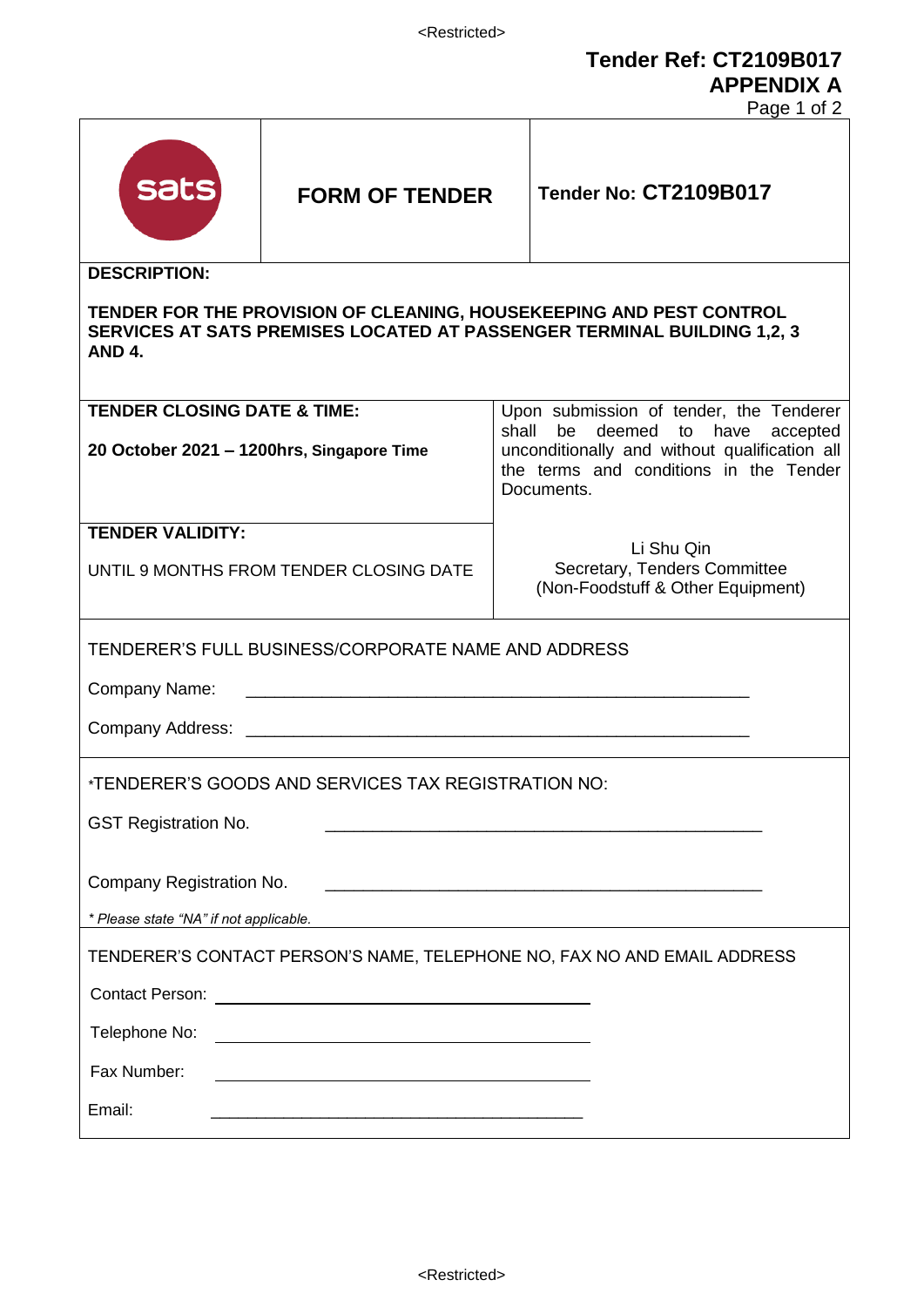# **Tender Ref: CT2109B017 APPENDIX A**

Page 2 of 2

To: the Company

Words and expressions used in this Form of Tender (which expression when used herein shall include all schedules hereto) shall bear the meanings set out in the Conditions of Tender.

Having examined and fully understood the Tender Documents including without limitation the Conditions of Tender, the Agreement and the Supplier Code of Conduct, and assessed all matters and things as may be relevant hereto, we, the Tenderer, hereby irrevocably make an offer to the Company to provide the goods and/or services to the Company as comprised in the Project and more particularly described in the contract specifications, on the terms and conditions set out in the Tender Documents including without limitation the Agreement and the contract specifications, at the pricing and terms as set out in this Form of Tender and the Supplier Code of Conduct.

We confirm that we have not relied on any representation or warranty from or made on behalf of the Company in submitting this tender, other than as expressly stated in the Tender Documents.

We confirm that the pricing set out in this Form of Tender is firm and not subject to any adjustment or fluctuation during the contract term.

We agree and undertake that our offer herein shall remain irrevocable and open, valid and binding upon us from the date of submission of this our tender until 9 months after the Tender Closing Date, and that the Company may by written notice to us accept our offer herein at any time before the expiration of such period.

\_\_\_\_\_\_\_\_\_\_\_\_\_\_\_\_\_\_\_\_\_\_\_\_\_\_\_\_\_ \_\_\_\_\_\_\_\_\_\_\_\_\_\_\_\_\_\_\_\_\_\_\_\_\_\_\_\_\_\_\_\_\_\_\_\_\_\_\_\_\_\_\_ Tenderer's business/company stamp Signature of Tenderer or its authorised signatory

\_\_\_\_\_\_\_\_\_\_\_\_\_\_\_\_\_\_\_\_\_\_\_\_\_\_\_\_ \_\_\_\_\_\_\_\_\_\_\_\_\_\_\_\_\_\_\_\_\_\_\_\_\_\_\_\_\_\_\_\_\_\_\_\_\_\_\_ Date Full Name and Designation of Tenderer's authorised signatory

*Nb. No changes are permitted to be made to the terms contained in this Form of Tender.*

#### **Schedule to the Form of Tender**

#### **INSTRUCTIONS TO TENDERER:**

Please complete in full and attach as a Schedule to your Form of Tender to be submitted to the Company, the document entitled Schedule of Rates marked as Appendix D.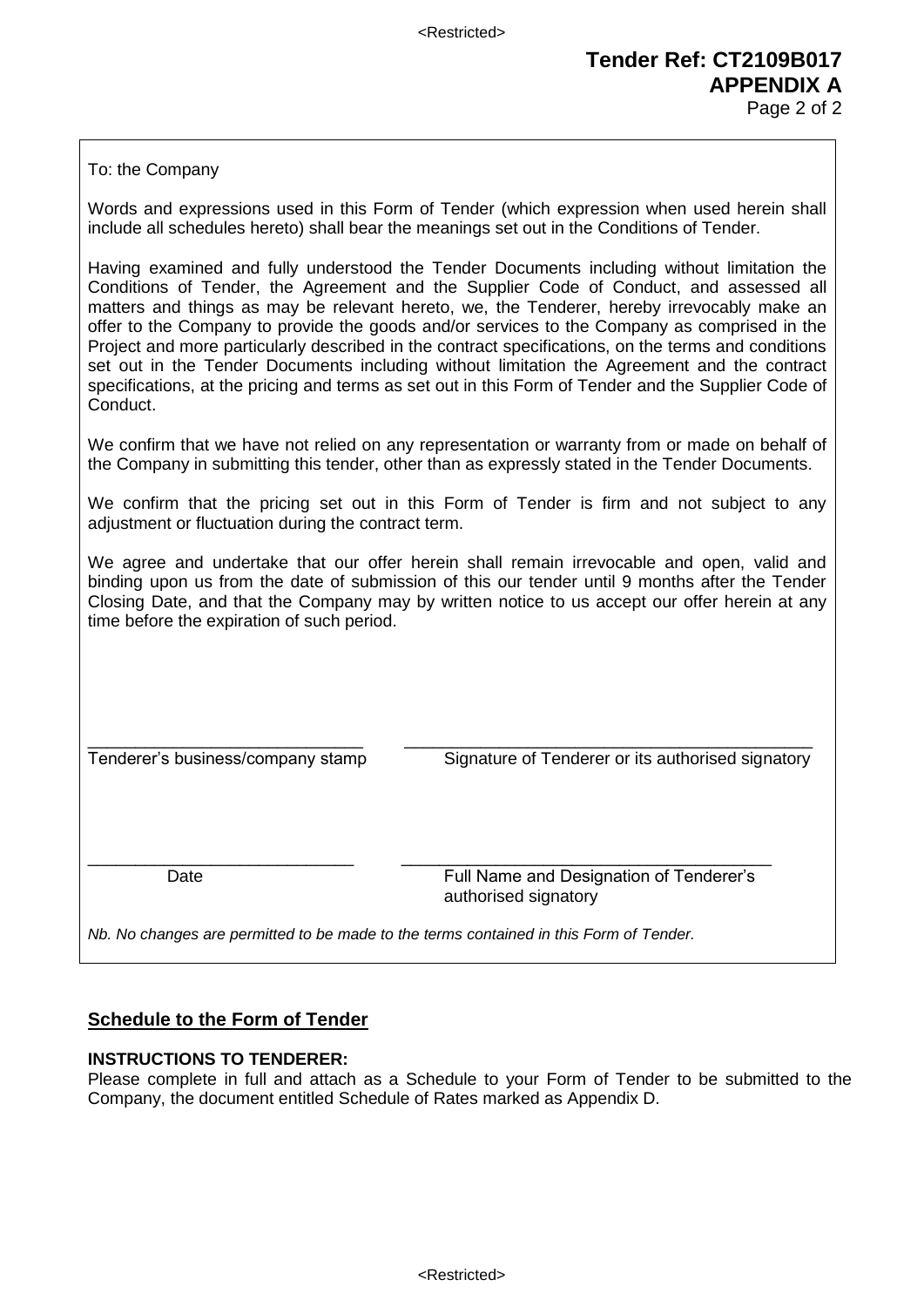<Restricted>

## **Tender Ref: CT2109B017 APPENDIX B**

**Declaration Form**

#### FORM B

| DECLARATION BY TENDERER/CONTRACTING PARTY                                                                                                                                                                                                                                                                                                                                                                 |  |  |  |
|-----------------------------------------------------------------------------------------------------------------------------------------------------------------------------------------------------------------------------------------------------------------------------------------------------------------------------------------------------------------------------------------------------------|--|--|--|
|                                                                                                                                                                                                                                                                                                                                                                                                           |  |  |  |
| TO: SATS Airport Services Pte Ltd<br>(Name of SATS Group company / SATS Entity At Risk)                                                                                                                                                                                                                                                                                                                   |  |  |  |
|                                                                                                                                                                                                                                                                                                                                                                                                           |  |  |  |
| (Name of Tenderer/Contracting Party)                                                                                                                                                                                                                                                                                                                                                                      |  |  |  |
| 1) * Our Company is not related (as defined in Section 6 of the Companies Act) to Temasek Holdings (Private)<br>Limited ("Temasek") or any of its subsidiaries.                                                                                                                                                                                                                                           |  |  |  |
| 2) * Our Company is related to Temasek and/or any of its subsidiaries OR Temasek and any of its<br>subsidiaries has/have an interest in the shares of our Company (please complete (a) to (d) below):                                                                                                                                                                                                     |  |  |  |
| the percentage of the shares of our Company in which Temasek and/or any of its subsidiaries has an interest,<br>(a)<br>direct or indirect, is  % (in total).                                                                                                                                                                                                                                              |  |  |  |
| (b) our immediate holding company and ultimate holding company are  (holding % of<br>% (in total) of the shareholding of our Company), respectively.                                                                                                                                                                                                                                                      |  |  |  |
| our Company is *listed/unlisted.<br>(c)<br>(If listed, please annex to this Declaration a statement setting out (i) the securities exchange on which your<br>Company's shares are listed, and (ii) the names of the Directors and Audit Committee members of your<br>Company.)                                                                                                                            |  |  |  |
| (d)<br>*our Company is a member of a group of companies with listed member(s).<br>(Please annex to this Declaration a statement setting out $(i)$ the names of the listed member(s) of the group,<br>(ii) how it/they is/are related to your Company, (iii) the securities exchange on which it/they is/are listed,<br>and (iv) the names of its/their respective Directors and Audit Committee members.) |  |  |  |
| I am/We are *not a Director or Chief Executive Officer or member of the immediate family <i>(ie. spouse,</i><br>3)<br>child, adopted child, step-child, sibling or parent) of a Director or Chief Executive Officer, of SATS Ltd.<br>("SATS").                                                                                                                                                            |  |  |  |
| I am/We are *not trustee(s) of any trust of which a Director or Chief Executive Officer of SATS, or his immediate<br>4)<br>family, is a beneficiary $or$ (in the case of a discretionary trust) is a discretionary object.                                                                                                                                                                                |  |  |  |
| I am/We are *not a company in which a Director or Chief Executive Officer of SATS, or his immediate family, has<br>5)<br>an interest of 30% or more.                                                                                                                                                                                                                                                      |  |  |  |
| I/We confirm that the above information is true and correct. I/We understand that you require the<br>information to comply with Chapter 9 of the SGX-ST Listing Manual.                                                                                                                                                                                                                                   |  |  |  |
| Date:                                                                                                                                                                                                                                                                                                                                                                                                     |  |  |  |
| Signature:                                                                                                                                                                                                                                                                                                                                                                                                |  |  |  |
| Name of Authorised Signatory:                                                                                                                                                                                                                                                                                                                                                                             |  |  |  |
|                                                                                                                                                                                                                                                                                                                                                                                                           |  |  |  |
|                                                                                                                                                                                                                                                                                                                                                                                                           |  |  |  |
| Name of Person/Firm/Company:                                                                                                                                                                                                                                                                                                                                                                              |  |  |  |
| Company Stamp:                                                                                                                                                                                                                                                                                                                                                                                            |  |  |  |
| Note [*]: Delete as appropriate.                                                                                                                                                                                                                                                                                                                                                                          |  |  |  |
| Words and expressions used herein bear the meanings set out in the SGX-ST Listing Manual. Please contact<br>Company Secretary SATS if you require any clarification of this Declaration or any words and expressions used<br>herein.                                                                                                                                                                      |  |  |  |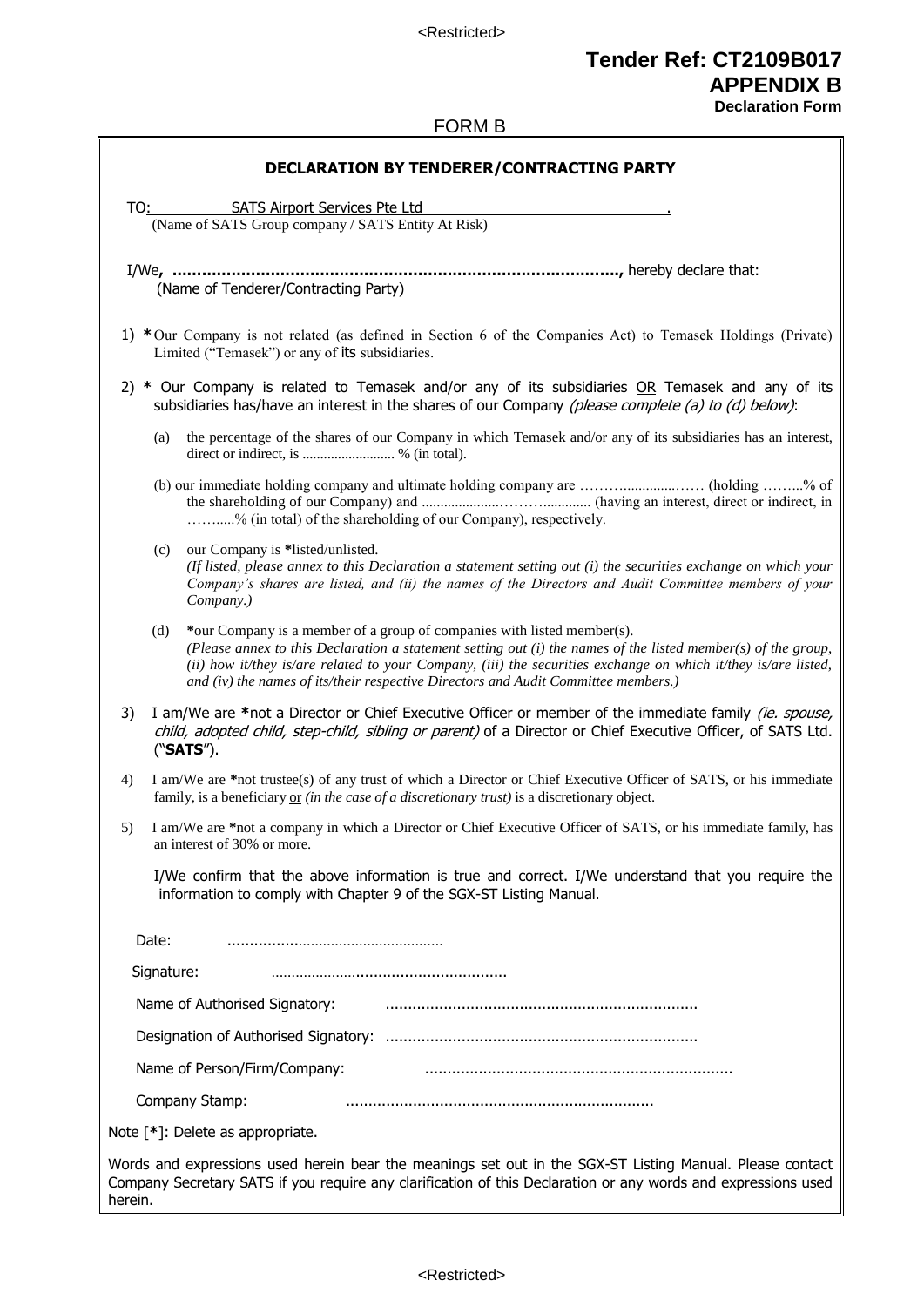<Restricted>

### **Tender Ref: CT2109B017 APPENDIX C** Page 1 of 1

#### **CONFIRMATION FORM (on Tenderer's letterhead**)

To: **SATS Airport Services Pte Ltd**

Dear Sirs,

#### **TENDER REF: CT2109B017 TENDER FOR THE PROVISION OF CLEANING, HOUSEKEEPING AND PEST CONTROL SERVICES AT SATS PREMISES LOCATED AT PASSENGER TERMINAL BUILDING 1, 2, 3 & 4.**

We confirm and undertake as follows:

- (a) we will comply with all applicable laws and regulations (including without limitation, the Employment Act and the Central Provident Fund Act, of Singapore), in relation to our employees and workers (including without limitation, those workers that we may provide to you if we should be awarded the tender) and/or in relation to the services to be rendered by our workers to you if we should be awarded the tender, at all times during the term of the Agreement;
- (b) we will indemnify you and your related corporations in full, from and against, any and all losses, liabilities, damages, costs and expenses, including without limitation, legal expenses, which you or they may suffer or incur as a result of our non-compliance with any such laws or regulations

Date:

\_\_\_\_\_\_\_\_\_\_\_\_\_\_\_\_\_\_\_\_\_\_\_\_\_\_\_\_\_\_\_\_ \_\_\_\_\_\_\_\_\_\_\_\_\_\_\_\_\_\_\_\_\_\_\_\_\_\_\_\_\_\_ Signature of Tenderer Tenderer's business/company stamp or its authorised Signatory

Full Name of Tenderer's authorised signatory Designation of Tenderer's authorised

signatory

\_\_\_\_\_\_\_\_\_\_\_\_\_\_\_\_\_\_\_\_\_\_\_\_\_\_\_\_\_\_\_\_\_\_\_\_ \_\_\_\_\_\_\_\_\_\_\_\_\_\_\_\_\_\_\_\_\_\_\_\_\_\_\_\_\_\_\_